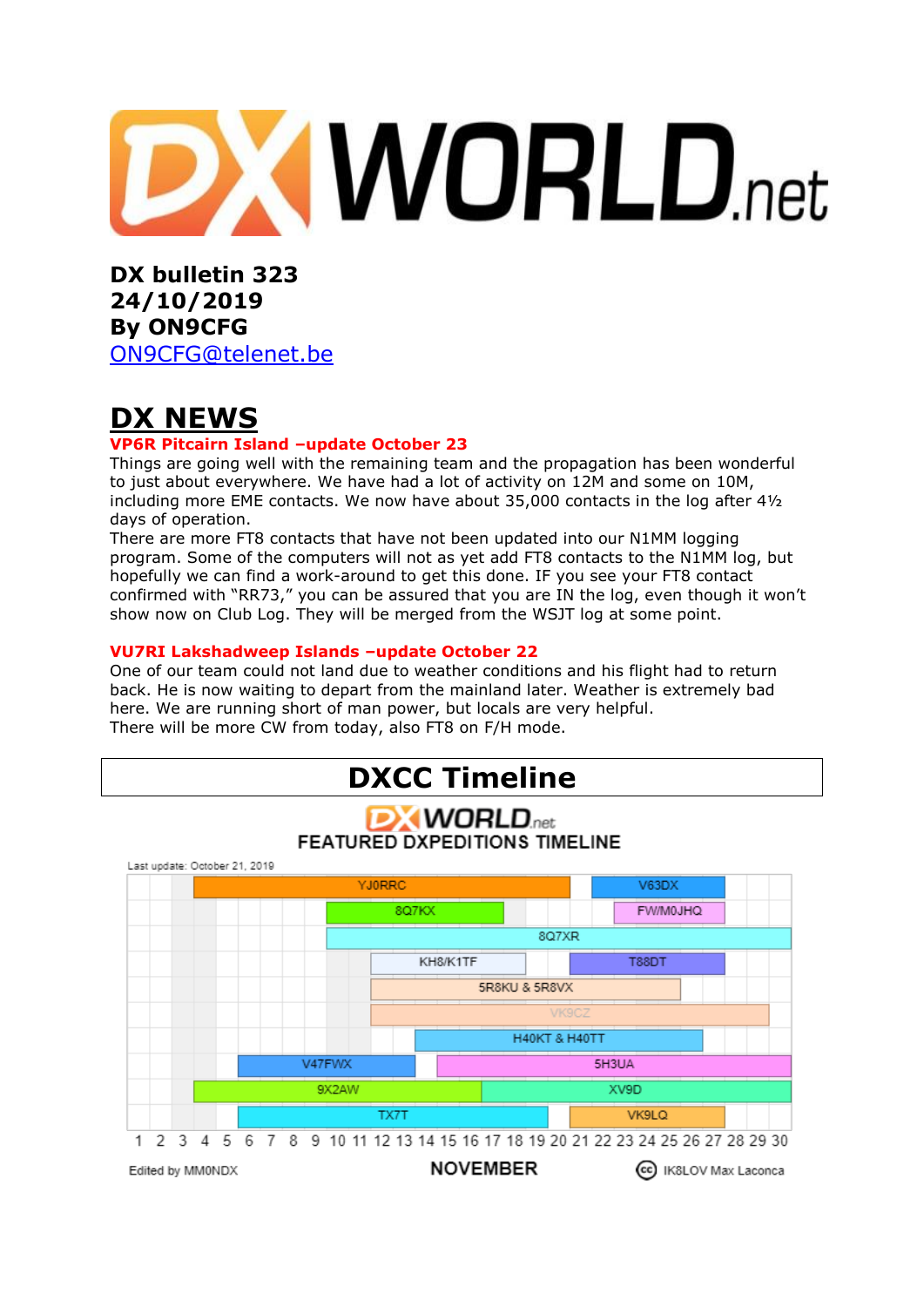# **DXCC This week on HF**

**5H, TANZANIA** Once again, Maurizio 5H3MB is operating during his spare time until October 28. Maurizio IK2GZU is volunteering at the Ikelu hospital. QSL via home call, direct or bureau, OQRS Club Log.

**5T, MAURITANIA** Johannes, 5T5PA (SSB and some FT8) and Evert, 5T2KW (CW) are active "from a special location" in Mauritania until October 26. Their main focus is on the low bands (160, 80, 60 and 40m). They have separate verticals for 80m and 160m, delta loops for 60m and 40m, and three receiving Beverages in the direction of JA/EU, NA and SA/VK/ZL. QSL via LoTW and Club Log OQRS.

**6O, SOMALIA** Ali, EP3CQ is once again active as 6O1OO until and November. Activity when time permits mainly using FT8.

**8P, BARBADOS** Tom, W2SC will be active during the CQWW DX SSB Contest (October 26-27) as 8P5A. QRV in SOAB HP Category. QSL via HA1AG, LoTW.

**A2, BOTSWANA** Lins PA3CMC, John ZS6JON, Chris PA2CHR, Paul ZS6NK , Andrew ZS6AVH, Bernie ZS4TX and Dan HB9CRQ are active as A21EME. Until October 25: Focus on 6 and 2 meter, 70cm EME (JT65, CW). Until October 29: also on 23, 13, 9, 6 and 3cm (JT65, CW). QSL for 6m, 2m, 70cm and QO-100 via PA3CMC, 23cm to 3cm via HB9Q.

**CT3, MADEIRA** EA1AP Silvia, EA1SA Alberto and CT1HTU/F8ATS Tony are active in 'holiday-style' until October 26. QRV from 80 to 6 meter with special attention on 60 meter using CW,SSB and FT8. QSL via Club Log OQRS, EA1AP.

**D6, COMOROS** The International MDXC team is active as D68CCC until November 1. A large team with Antonio, IZ8CCW as team leader will be on air with 5 stations from 160 to 10 meter using CW, SSB, RTTY and FT8. QSL via IK2VUC. <http://www.mdxc.org/d68ccc/>

**FG, GUADELOUPE** Philipe, F1DUZ is QRV as FG4KH until October 29. Operation on 6

### meter and 2 meter EME/Tropo. QSL via home call, direct or bureau.

## **FH, MAYOTTE**

#### **FR, REUNION**

Willi, DJ7RJ is once again active as FH and FR/call until November 4. Focus on top band from Mayotte. QSL via home call.

**FH, MAYOTTE** Stephan, DL9HAL is operating as FH/call until early November. Operation on HF using CW, SSB and FT8. QSL via M0OXO.

**FK, NEW CALEDONIA** Jan, F6EYB is operating as FK8CJ from Noumea until end 2019. Operation on 30, 20 and 17 meter. QSL via LoTW or home call.

**FM, MARTINIQUE** Hideto, JF2QNM will be QRV as FM/call between October 24 and October 30. An entry in the CQWW SSB contest is included as TO1J.

**HC, ECUADOR** Uwe, DL8UD is operating as HC5M until November 1. Operation from 160 to 6 meter using CW and SSB. An entry in the CQ WW DX SSB contest is included. QSL via DL8UD, direct or bureau.

**HK0, SAN ANDRES ISLAND** A large team with Rob HK3CW, Petr OK1BOA, Petr OK1FCJ, Palo OK1CRM, Pavel OK1GK, Ruda OK2ZA, Ludek OK2ZC, Karel OK2ZI and David OK6DJ is active as 5K0K until October 30. QRV from 160 to 10 meter using CW, SSB and FT8. QSL via OK6DJ.

**J6, ST LUCIA** Members of MARCO, The Medical Amateur Radio Council, Ltd. Is QRV until November 2. Included in their plans are a MULTI-ONE operation using the call sign J68MD for CQWW SSB on 6 bands. Contest operators may include Jay, AA4FL, Bob K4RLC, Bruce KM2L, Diane N2HIW and Dave KN2M. QSL information for J68MD is via N2HIW but LoTW and Club Log may also be utilized depending on internet connectivity and availability.

**JW, SVALBARD** Erling, LB2PG is ORV as JW/call until November. Activity from 80 to 20 meter using SSB. QSL via home call.

**KH2, GUAM** Look for NH2C, JR7OMD, JE6HIB and KH2JU as AH2R during the CQWW SSB contest. QSL via LoTW.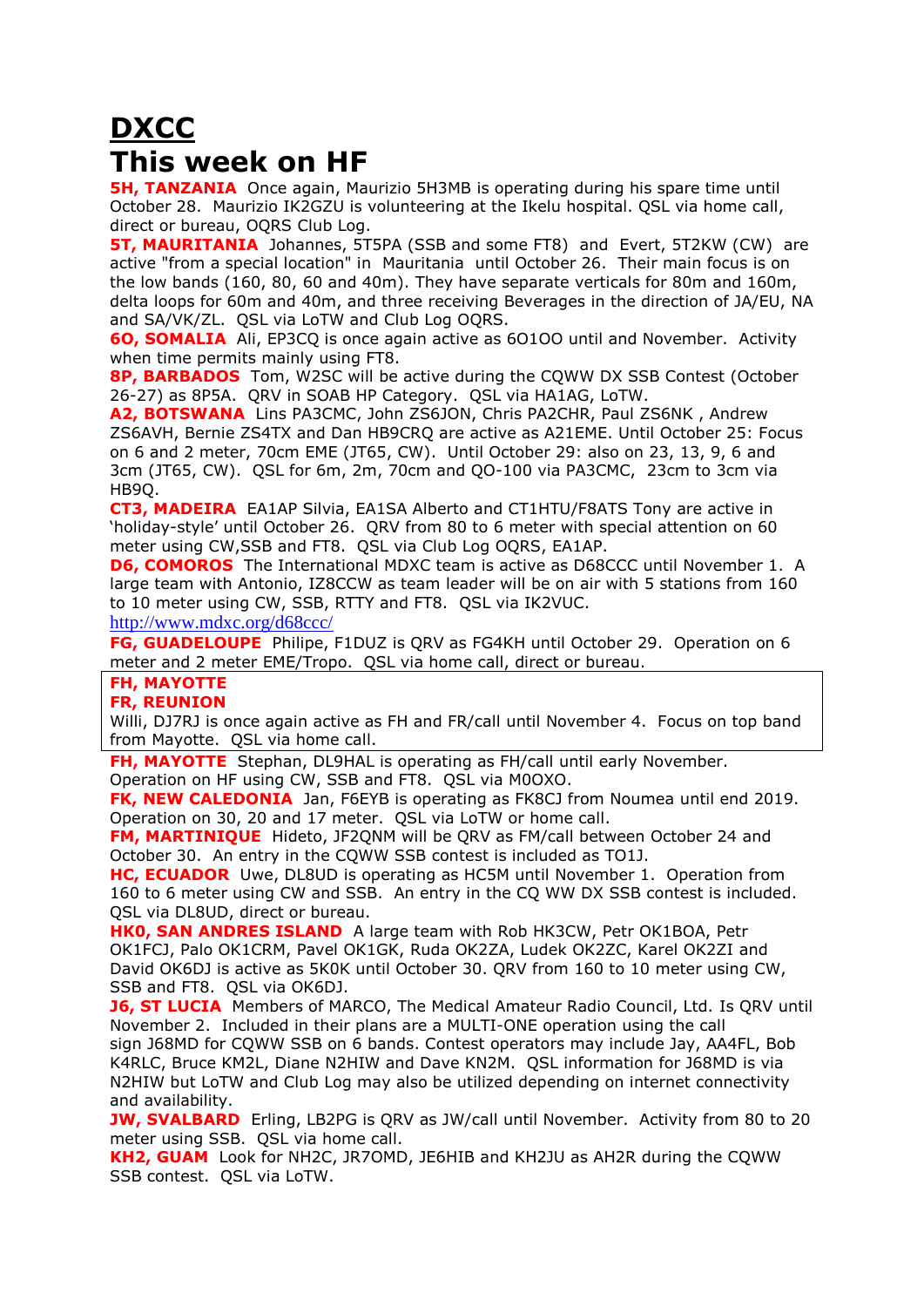**OX, GREENLAND** Operators Thomas OZ1AA, Bo OZ1DJJ, Dave OZ5DM, Mikkel OZ7AKT and Alex OZ7AM operate as OX1AA, OX3LX, OX5DM, OX7AKT and OX7AM from Kangerlussuaq until November 1. QRV with 4 stations from 160 to 10 meter using CW, SSB and FT8. During the contest the group will use the callsign OX7A. QSL for OX3LX via OZ0J direct or bureau, all others via LoTW, Club Log OQRS or via OZ1ACB.

**P4, ARUBA** John, W2GD is once again active as P40W until October 29. An entry in the CQ WW DX SSB contest is included. Before and after the contest focus on 160, 30, 17 and 12 meter. QSL via N2MM, direct and LoTW.

**P4, ARUBA** Jaap, PA7DA is operating as P4/call until October 31. Activity in 'holidaystyle' on 40, 20 and 10 meter using CW, SSB and FT8. QSL via home call.

**PJ2, CURACAO** Erik, ON4ANN will be ORV as PJ2/call between October 27 and November 2. Operation on HF. QSL via home call.

**PJ7, ST MAARTEN** Phil, N2HX is once again operating as PJ7PL until November 4. An entry in the CQWW SSB contest is included, before and after the contest look for Ed on HF using SSB, RTTY, FT4/8. QSL via home call.

**PY0F, FERNANDO DE NORONHA** Members of the Noronha Contest Group is active as PY0F during the CQWW DX SSB Contest (October 26-27). Outside the contest QRV until October 29 using FT8 and SSB. QSL via OQRS Club Log, PY7RP direct. <https://py0f.wordpress.com/>

**S7, SEYCHELLES** Martin OK1FZM and Lenka OK1WZM are active from the Seychelles as S79ZM until October 31. QRV in 'holiday-style' from 80 to10 meter, including participation in the CQWW DX SSB Contest. QSL via OK1FZM.

**S7, SEYCHELLES** Look for SP6CIK and SP9FIH as S79CI and S79W until October 29. Activity on HF with an entry in the CQWW DX SSB contest. QSL via homecalls, OQRS Club Log.

**SU, EGYPT** Members of Radio Arcala and ERSAD will be active from Sharm El-Sheikh, Egypt as SU8X during the CQWW SSB contest. QSL via OH2BH.

**TR, GABON** Roland is once again QRV as TR8CR from Libreville. Activity during October-November from 40 to 17 meter using CW and SSB. QSL via F6AJA.

**V3, BELIZE** Jim, WB2REM and members of the 7163 DX Group will be QRV as V3M during the contest, outside the contest look for V31CT, V31MM, V31NY, V31ST and V31ZZ on HF using CW, SSB and digi. QSL for V31ST via LoTW, Club Log OQRS or via W4SJT, the rst goes to WB2REM, OQRS and LoTW.

**V4, ST KITTS** The V49V team consists of Steve AA4V, Gaylord N4SF, Rick W4GE and Dave AA4VT (V47AA). They are active until October 29 as V4/calls. QSL via homecalls, V49V and V47AA via AA4V direct.

**VK9N, NORFOLK ISL** Jacek SP5EAQ (SSB), Mek SP7VC (digital) and Marcin SP5ES (CW) are active from Norfolk: SP5EAQ until November 4 as VK9NE, SP7VC until October 28 as VK9NC, SP5ES until November 4 as VK9NG. QSL via SP7VC, direct or bureau, LoTW. <http://vk9n-2019.dxing.pl/>

**VP2M, MONTSERRAT** Steve, K3SW is active as VP2MSW until October 27. An entry in the CQ WW SSB contest is included. Outside the contest QRV using CW. QSL via LoTW preferred.

**VP6, PITCAIRN ISL** A large team of 14 operators such as EY8MM, N2TU, W0GJ will be operating as VP6R until November 1. Operation from 160 to 6 meter using CW, SSB, RTTY and FT8. An entry in the CQ WW DX SSB contest is also included. QSL via Club Log OQRS, LoTW. <https://pitcairndx.com/>

**VP9, BERMUDA** Les, N1SV is operating as VP9/call until October 28. An entry in the CQWW SSB contest is included as VP9I.

**VU7, LAKSHADWEEP ISL** Shabu, M0KRI and others are operating as VU7RI until November 3. Operation from 80 to 6 meter with a focus on the higher bands using CW, SSB and FT8. QSL via M0KRI, LoTW and Club Log. [https://vu7ri.com](https://vu7ri.com/)

**XV, VIETNAM** Yosuke, JJ1DQR is active from Da Nang as 3W9QR until November 1. Activity from 40 to 6 meter using SSB. QSL via home call, direct or bureau.

**XV, VIETNAM** Alex, KU1CW is active as 3W9A until October 28, an entry in the CQ WW DX SSB contest is included. Outside the contest operation from 80 to 10 meter. QSL via LoTW.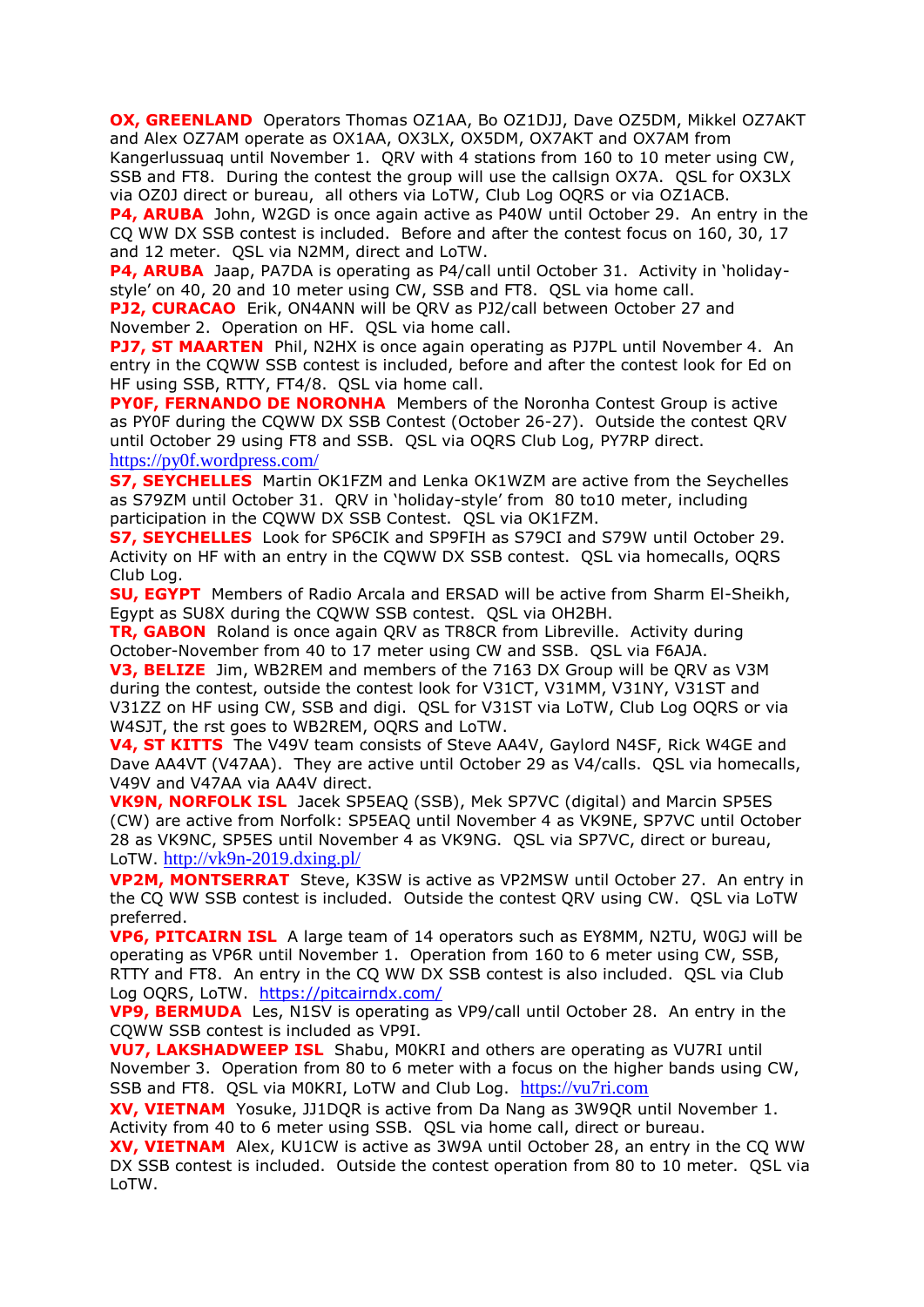**XV, VIETNAM** Jacek, SP5APW is operating as 3W9KJ from Dao Co To (AS-132). Activity during October. Due various reasons he will be active with 100 watt and a wire antenna using FT8/FT4N with some SSB.

**XV, VIETNAM** Geri, DK8KW is operating as 3W9KW from Hanoi until October 26. Operation with a vertical antenna using CW and possible some SSB. QSL via home call. **YJ, VANUATU** Chris, VK2YUS is once again active as YJ0CA until October 30. QSL via home call.

**ZD8, ASCENSION ISL** Steve, WB4GHY is once again operating as ZD8SC until November 11. Operation during his spare time from 80 to 10 meter using SSB, FT8 and FT4. QSL via home call direct and LoTW.

**ZF, CAYMAN ISL** Scott, K7ZO is active as ZF2ZO until October 25. QSL via home call, direct or bureau, LoTW.

# **Coming up soon**

**9X, RWANDA** Harald, DF2WO will once again be QRV as 9X2AW from Kigali. Activity from November 4 until November 16.

**OHO, ALAND ISL** Mart, DL6UAA will once again be operating as OH0UA from November 7 until November 18. Activity from 160 to 10 meter using CW and digi. QSL via LoTW. **FO/M MARQUESAS ISL** Members of the CAN-AM DXpedition Group will be operating from the island of Hiva Oa in the Marquesas Islands for 10-12 days between November 6-17. The Marquesas Islands rank #60 on Club Log DXCC "most wanted" list. Operations will include all available bands 160m-10m and CW, SSB and FT8. Operators are: F6BCW, K4UEE, K5PI, W5MJ, W5SJ, W5RF, VA7DX and VE7KW. This includes operators from TX5T last year. QSLs will be available via Direct and LoTW. <http://www.marquesas2019.com/>

**V4, ST KITTS** Garry, G0FWX will once again be QRV as V47FWX between November 6 and November 13. Operation in 'holiday-style'. QSL via M0URX.



# **QSL Preview**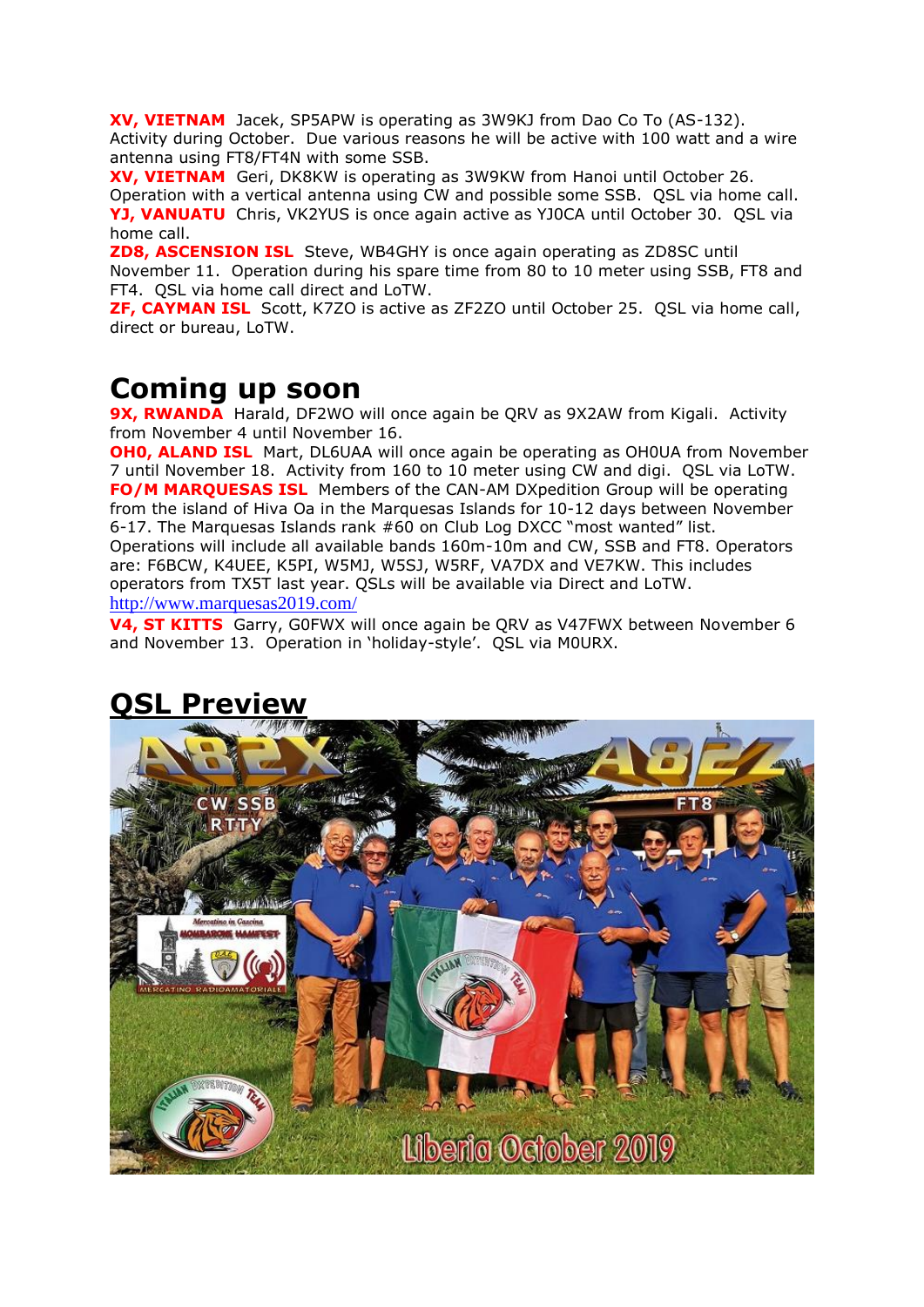

# **On the scene**

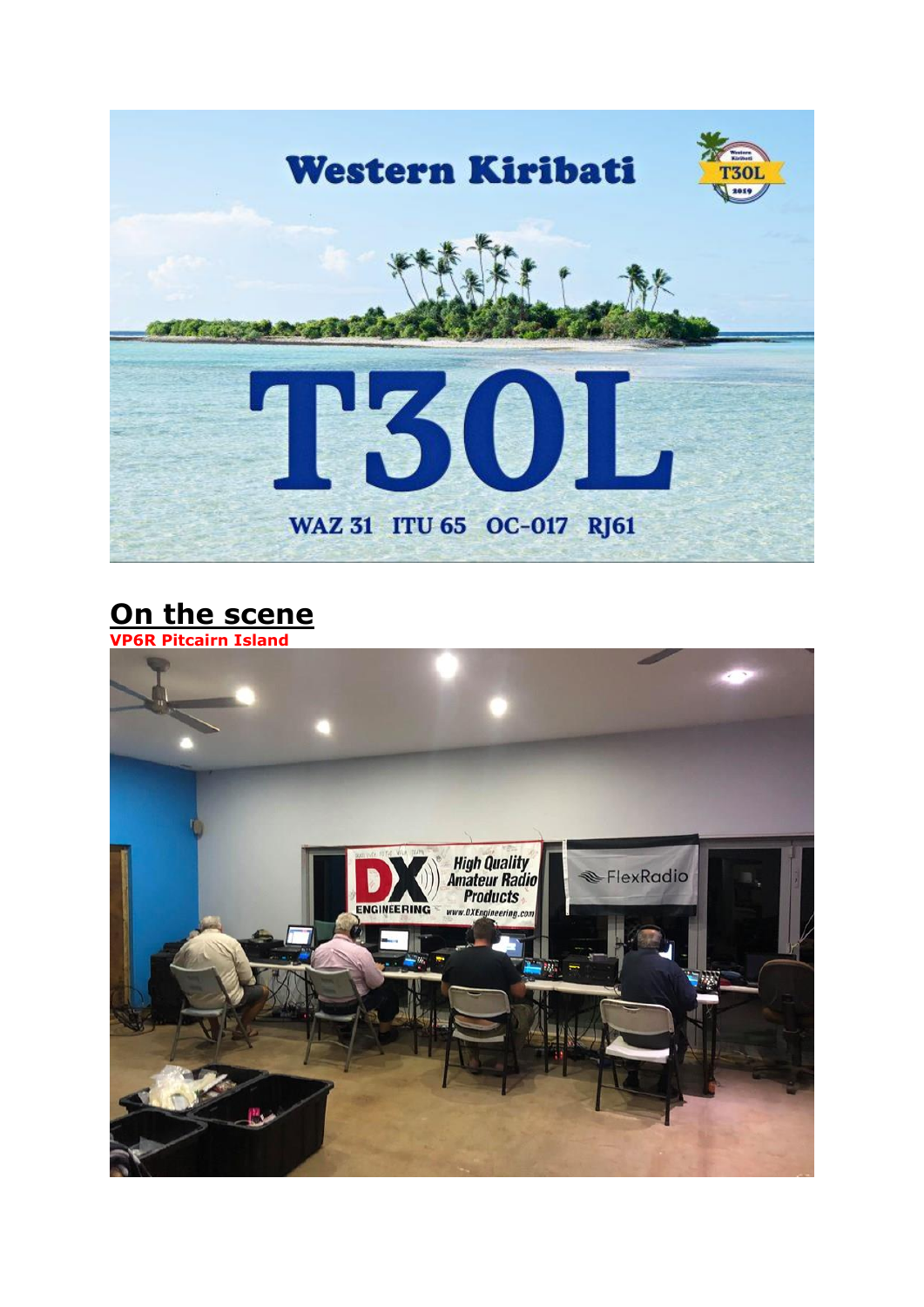

# **IOTA This week on HF**

#### **AFRICA**

**AF-053 Moucha Isl** Look for J28PJ/P during October for some weekends using FT8 and SSB.

### **ASIA**

**AS-017 Okinawa Isl** Markus, DJ4EL is operating as JR6…(TBA) until October 25.

Operation on 20 meter using a quad antenna, other bands might be possible if conditions allow.

**AS-206 Sado Isl** Kenji, JA4GXS will be active as call/0 on October 26-28. Operation on 17 and 20 meter using CW and FT8. QSL via home call.

#### **EUROPE**

**EU-039 Chausey Isl** Fabien F4GYM and Pierre-Marie F4FCE are operating as call/p until October 25. Operation from 80 to 10 meter using CW, SSB and digital modes. QSL via homecalls, direct or bureau.

### **OCEANIA**

**OC-067 Huahine Isl** Didier, F6BCW will be operating as FO/call between October 25 and October 30. Operation from 80 to 10 meter using CW only. QSL via home call.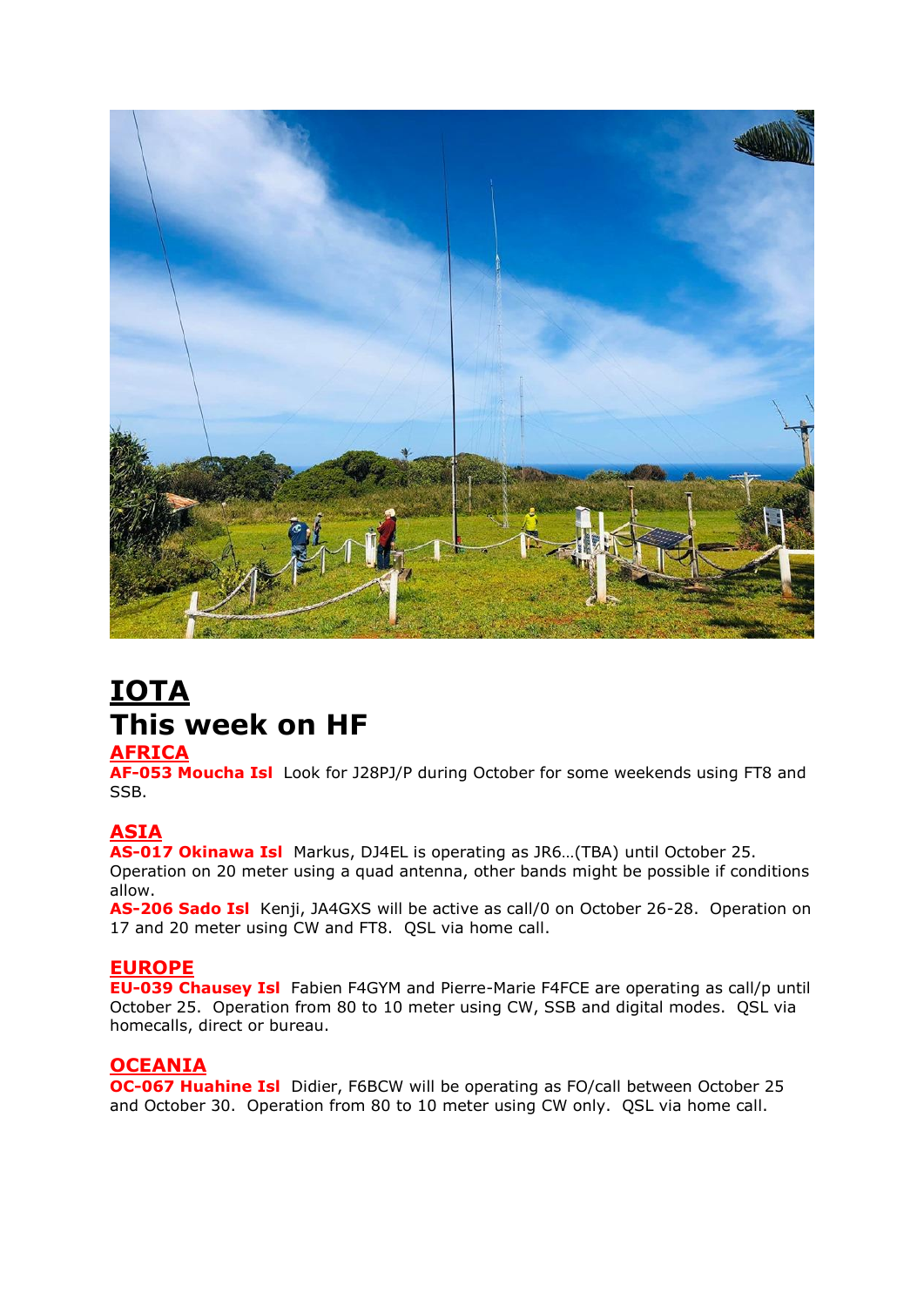# **Coming up soon**

## **ASIA**

**AS-206 Suga Isl** Nara DX Association will be active from Suga Island as JK3ZXK/2 between November 2-4. The members are Tosy JA3FGJ, Hid JA3KGF and Joe JJ3PRT. They will be QRV from 40 to 17 meter using CW, SSB and FT8 mode. Focus on EU and NA. QSL via JP3AYQ. Direct only, no Bureau.

### **NORTH AMERICA**

**NA-077 Anticosti Isl** Eric, VA2IDX will be QRV as VA2IDX/P between November 2-6. Operation QRP on 40 and 20 meter using CW and maybe some SSB. QSL via home call.

### **OCEANIA**

**VANUATU IOTA DXpedition** Sergei RZ3FW and Sergei R4WAA will be active from Vanuatu as YJ0RRC during November 2019. **OC-035 Efate Isl** November 14-20 YJ0FWA **OC-104 Gaua Isl** November 4-11 YJ0RRC **OC-111 Tongoa Isl** November 8-13 YJ0RRC YJ0RRC from 40 to 18 meter using CW, SSB and digi with 2 stations. YJ0FWA will also be on 160 and 80 meter. Full planning:<https://r4waa9.wixsite.com/yj0rrc>

# **ANNOUNCEMENTS Announced DX**

### *THE NEWCOMERS*

**8Q, MALDIVES** Fabien, DF3XY will be operating as 8Q7XY between December 10 until December 23. QRV from 40 to 10 meter using FT8 and SSB.

**9X, RWANDA** Harald, DF2WO will once again be QRV as 9X2AW from Kigali between November 4 and November 16. Operation using CW, SSB, RTTY and FT8. QSL via M0OXO OQRS and LoTW.

**A3, TONGA** Masa, JA0RQV will be active again as A35JP between November 24 until mid-November 2020. Operation from 160 to 6 meter using CW, SSB and FT8. QSL via LoTW and Club Log OQRS.

**VP2V, BRITISH VIRGIN ISL** Steve, AA7V will be QRV from Tortola as VP2V/AA7V before and after the CQWW CW contest. QSL via LoTW and home call.

## *THE REMINDERS*

**3B8, MAURITIUS** Olof, GOCKV and others will be operating as 3B8M during the CQWW CW Contest (Nov 23-24). Operation before and after the contest mostly on the low bands between November 18 and November 29. QSL via M0OXO.

**5H, TANZANIA** The Italian DXpedition will be operating between February 4 and February 18 2020 from Zanzibar Island. QRV as 5I5TT (CW, SSB and RTTY) and as 5I4ZZ (FT8, FT4) with 5 stations. QSL via I2YSB. <http://www.i2ysb.com/idt/> **5H, TANZANIA** Alex K2BB, Pavel UU0JR and others will be operating as 5H3EME and 5H3UA between November 15 and November 30 (approx). Operation on HF and VHF using CW, SSB, digi and EME. An entry in the CQWW DX CW contest is included. <http://imdx.org/>

**8Q, MALDIVES** Tommy, DL8KX will be QRV from Baa Atoll as 8Q7KX. Activity from November 10 until November 17 on 40, 30, 20, 15 and 10 meter using CW only. **8Q, MALDIVES** Kasimir, DL2SBY will be active as 8Q7KB between May 4 and May 12. Operation from 80 to 6 meter using CW, SSB and digi. QSL via home call, LoTW and Club Log OQRS.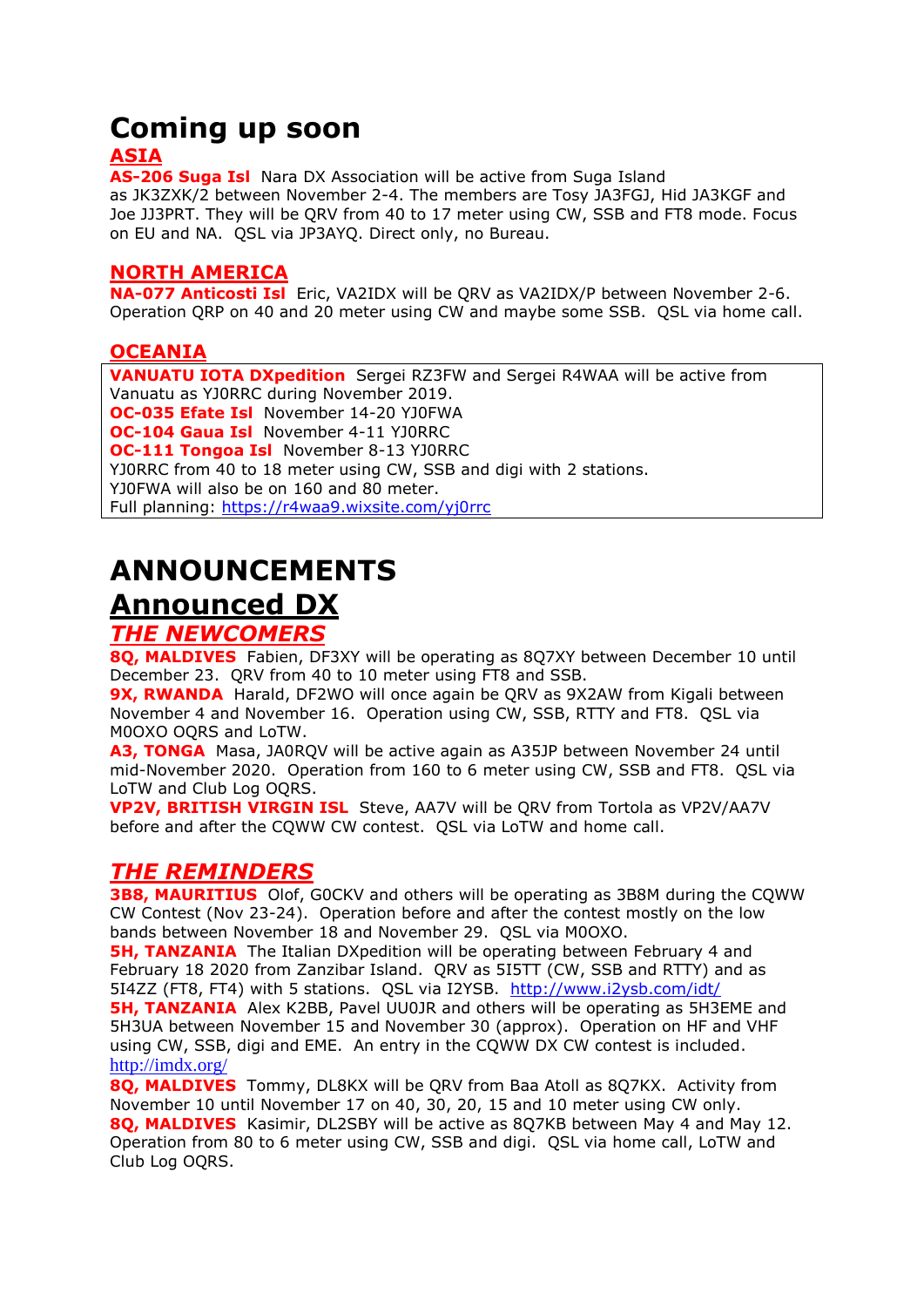**8Q, MALDIVES** Roly, ZL1BQD will be operating as 8Q7XR between November 10 and December 30. QRV from 80 to 10 meter using CW, SSB and FT8. QSL via home call. 9G, GHANA A large team with S50A, S50R, S51DS, S51TC, S51ZJ, S54W and S57UN will be operating as 9G5W from Kokrobite between November 16 and November 17. An entry in the CQWW DX CW contest is included. QSL via S54W, LoTW, Club Log. <https://ghana.si/>

**9M2, WEST MALAYSIA** Rich, PA0RRS will be QRV as 9M2MRS between December 3 and February 27, 2020. Activity on HF using CW and digital modes. QSL via home call, Club Log OQRS and LoTW.

**C5, THE GAMBIA** Don, G3XTT will once again be QRV as C56DF during, before and after the CQWW CW contest (November 23-24). QSL via home call, Club Log OQRS. **D4, CAPE VERDE** Eric, OE4AAC will be QRV as D44C from November 17 until November 30. Operation on HF. QSL via home call, Club Log OQRS.

**FO, FRENCH POLYNESIA** Robert, K5PI will be QRV from Tahiti as FO/call during the CQWW CW contest (November 23-24). Operation from 40 to 10 meter. QSL via home call.

**FS, SAINT MARTIN** Look for FS/K9NU, FS/W9ILY, FS/N9AOL, John FS/K9EL and Marco FS4WBS in December. Primary focus will be on the low bands using CW and FT8. QSL for all calls via home call, direct or bureau, Club Log OQRS, LoTW. FS4WBS goes to IZ1MHY. <http://k9el.com/SaintMartin2019/SXM2019.htm#Operating>

**FW, WALLIS AND FUTUNA** Nobuaki, JA0JHQ will be active as FW/call from November 23 until November 27. Operation from 160 to 10 meter using CW and FT8. QSL via LoTW or via home call direct.

**J8, GRENADINES** Brian, GW4DVB will once again be active as J88PI from April 6 until April 14, 2020. Activity from 40 to 6 meter using mainly SSB and FT8. QSL via home call.

**KH4, MIDWAY ISL** Ron, KH6DV announces a trip to Midway in October 2020 for about 2 weeks. Midway Atoll is #14 on the Clublog most wanted list and has not been active for some time. The aircraft used for the logistics flights has been downsized and visitors are no longer allowed to fly to the island. Operators interested in joining the expedition should be prepared to undertake a 6.75 day ocean voyage. The vessel DXpedition veteran A/S Machias can be seen on my QRZ page KH6DV. The vessel will provide all power (2 x 27KW generators and air conditioned sleeping, operating and galley areas.) More to follow.

**KH8, AMERICAN SAMOA** Tom, JA1VND will be operating from Pago Pago as KH8/K1TF between November 12 and November 18. Activity on HF using CW, SSB and digi. QSL via home call, LoTW.

**KH8, SWAINS ISLAND** A large team will be operating as W8S between March 10 and March 25, 2020. Activity on all bands using CW, SSB, FT8 and RTTY with 4 stations from 2 different sites. <https://swains2020.lldxt.eu/>

**OX, GREENLAND** Henning, OZ2I will be active from Kangerlussuag as XP2I from November 20 until November 25. Activity on HF using CW. An entry in the CQWW DX CW contest is included. QSL via LoTW preferred.

**PJ4, BONAIRE** Scott, NE9U will be operating as PJ4/call between November 19-26. During the CQWW CW contest he will sign as PJ4A together with K4BAI and KU8E. QSL via home call, LoTW. PJ4A via K4BAI.

**PY0T, TRINDADE & MARTIM VAZ** ZZ0T will be the next DXpedition in 2019. Full details soon.

**T30, WEST KIRIBATI** Look for T30ET from March 18 until April 2, 2020 from Tarawa. Activity on all bands using CW, SSB, RTTY and FT8. <http://www.5b4alx.cloud/>

**T8, PALAU** Noboru, JH1OLB will once again be active from the VIP Guest Hotel as T88DT between November 21 and November 27. Activity from 160 to 6 meter using CW, SSB and digi. QSL via home call.

**TG, GUATEMALA** Dennis, KT8X will be QRV as TG4/call from November 22 until November 28. Operation in 'holiday-style' using CW, FT8 and RTTY. QSL via LoTW.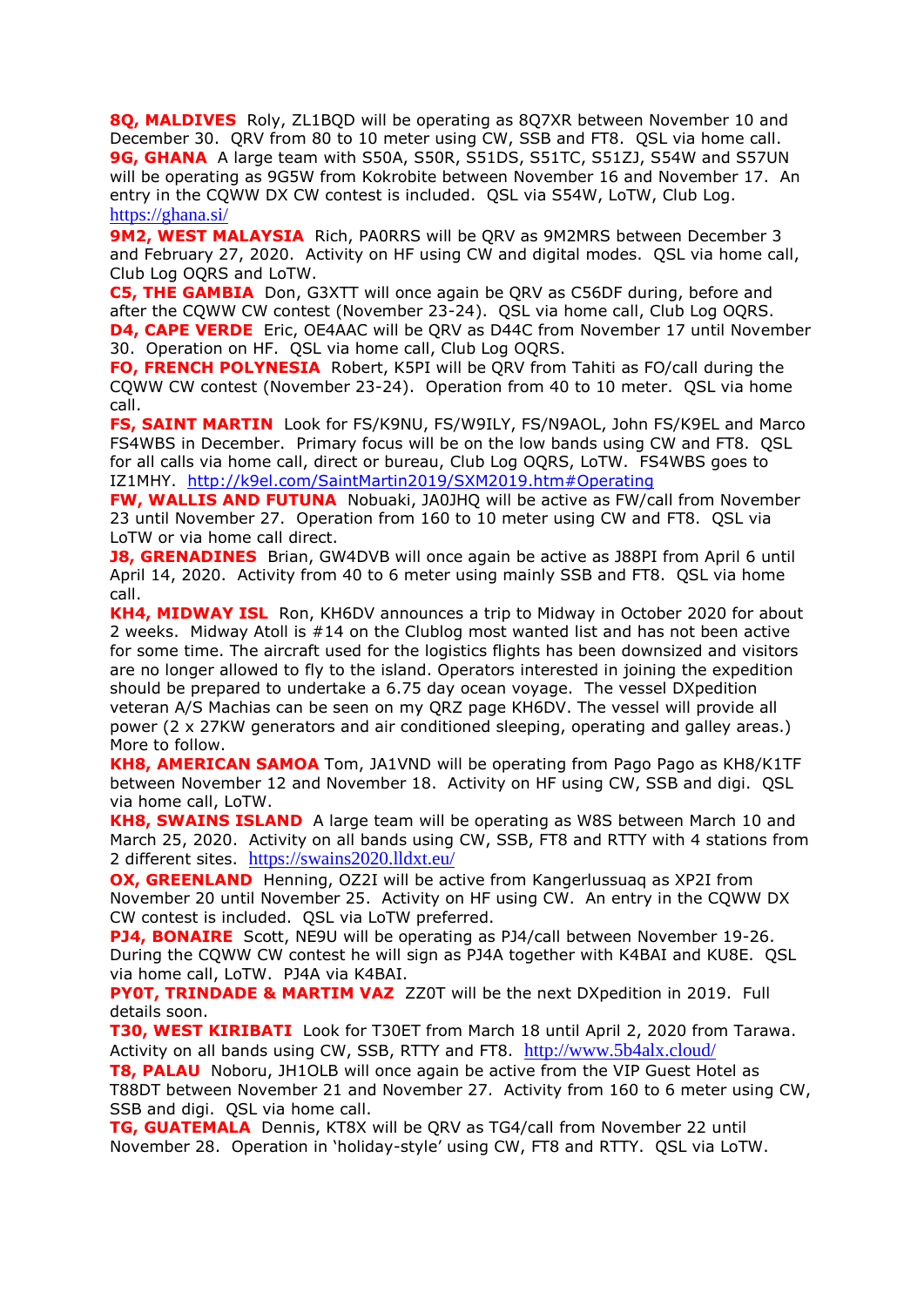**TI9, COCOS ISL** Mark XE1B and Frank HK5OKY will be active as TI9C between January 30 and February 9, 2020. Operation from 160 to 6 meter using SSB only. QSL via XE1B, LoTW and Club Log OQRS. <https://www.qrz.com/db/ti9c>

**TI, COSTA RICA** Mike W1USN and Robert AA1M will be active as TI5/calls from February 20 until March 4, 2020. Activity from 160 to 10 meter using CW, SSB and FT8. QSL via homecalls, LoTW.

**TT, CHAD** The Italian DXpedition Team is going to Chad. TT8RR for CW, SSB and RTTY, TT8XX for FT8. More to follow.

**V6, MICRONESIA** Sho, JA7HMZ will once again be active as V63DX between November 22 and November 27. Activity from 160 to 6 meter with an entry in the CQWW CW contest as V6A. QSL via homecall direct only.

**V6, MICRONESIA** Al, K7AR will be active as V63AR from the South Park Hotel in Pohnpei. Activity from November 18 until November 26. This includes an entry in the CQWW CW contest. Focus on low bands 160 and 80 meter looking for US East Coast, Caribbean and Europe.

**V6, MICRONESIA** Haru, JA1XGI will once again be QRV as V6K from Kosrae Island between December 2 and December 9. Activity from 160 to 20 meter using mainly CW with some RTTY and FT8. QSL via home call.  $http://v6k.client.jp/$  $http://v6k.client.jp/$  $http://v6k.client.jp/$ </u>

**VK9C, COCOS KEELING** Keith GM4YXI and Chris GM3WOJ will once again be active as VK9CZ between November 12 and November 29. Activity from 160 to 10 meter using CW, SSB and some FT8. QSL via LoTW and Club Log OQRS. [http://www.vk9cz2019.com](http://www.vk9cz2019.com/) **VK9L, LORD HOWE ISL** Michael, DF8AN will be QRV as VK9LQ from November 21 until November 27. Operation from 160 to 6 meter (160 if situation is good for an 160 antenna). Modes CW, RTTY, FT8 and other digital modes.

**VK9N, NORFOLK ISLAND** Janusz, SP9FIH will be QRV as VK9NK starting mid-January 2020 for a couple of weeks. Activity from 160 to 10 meter using CW, SSB and digi. QSL via home call.

**VP2M, MONTSERRAT** Duane, WV2B will be operating as VP2MDT between January 9- 15, 2020. Operation on HF using CW and SSB in 'holiday-style'. QSL via home call.

**VP8, SOUTH ORKNEY** After their successful VP6D Ducie Island 2018 DXpedition, the Perseverance DX Group is pleased to announce their intention to activate South Orkney Islands as VP8/VP8DXU, currently Club Log #16 most wanted.

Planning has begun for an expedition in February/March 2020. A team of experienced DX and Contest operators will operate from Signy Island for up to 15 days. The process of obtaining landing permission is underway. The call sign will be announced at a later date. The team will sail from Punta Arenas, Chile aboard RV Braveheart. Seven operating positions are planned for 160-10 meters, SSB/CW/Digital.

The team includes: Dave K3EL, Les W2LK, Steve W1SRD, Ricardo PY2PT, Gene K5GS, Arliss W7XU, Heye DJ9RR, Laci HA0NAR, Mike WA6O, Vadym UT6UD, Walt N6XG and Rob N7QT. <https://sorkney.com/>

**XT, BURKINA FASO** Harald, DF2WO will once again be QRV as XT2AW from December 2 until December 20. QRV on HF using CW, SSB and digi.

**XV, VIETNAM** Look for XV9D between November 16 and December 1 with a focus on the 5 lowest bands. An entry in the CQWW CW contest is included. QSL via EA5GL. **XW, LAOS** Bruce, AA4XR will once again be active as XW4XR from December 4 until December 14. Operation from 40 to 6 meter using CW, RTTY and FT8. QSL via E21EIC, LoTW.

**YN, NICARAGUA** Mike, AJ9C will once again be active as YN2CC from November 19 until November 27. Operation from 160 to 6 meter using CW, SSB and RTTY. QSL via LoTW and home call.

**Z2, ZIMBABWE** The Z2LA and 7P8LB team are planning a next trip from March 5 until March 15, 2020. Look for the team as 9J2LA. They will focus on CW and FT8 for the low bands and CW, SSB and FT8 for the higher bands. QSL via M0OXO. <http://9j2la.com/>

**ZC4, UK SOV BASE CYPRUS** Members of the Cambridge University Wireless Society (CUWS) will be active as ZC4UW between January 2 and January 7, 2020 as ZC4UW. They plan to use rigs stations from 160 to 10 meter using CW and SSB. The occasion for the DXpedition is the 100<sup>th</sup> anniversary of the Cambridge University Wireless Society. The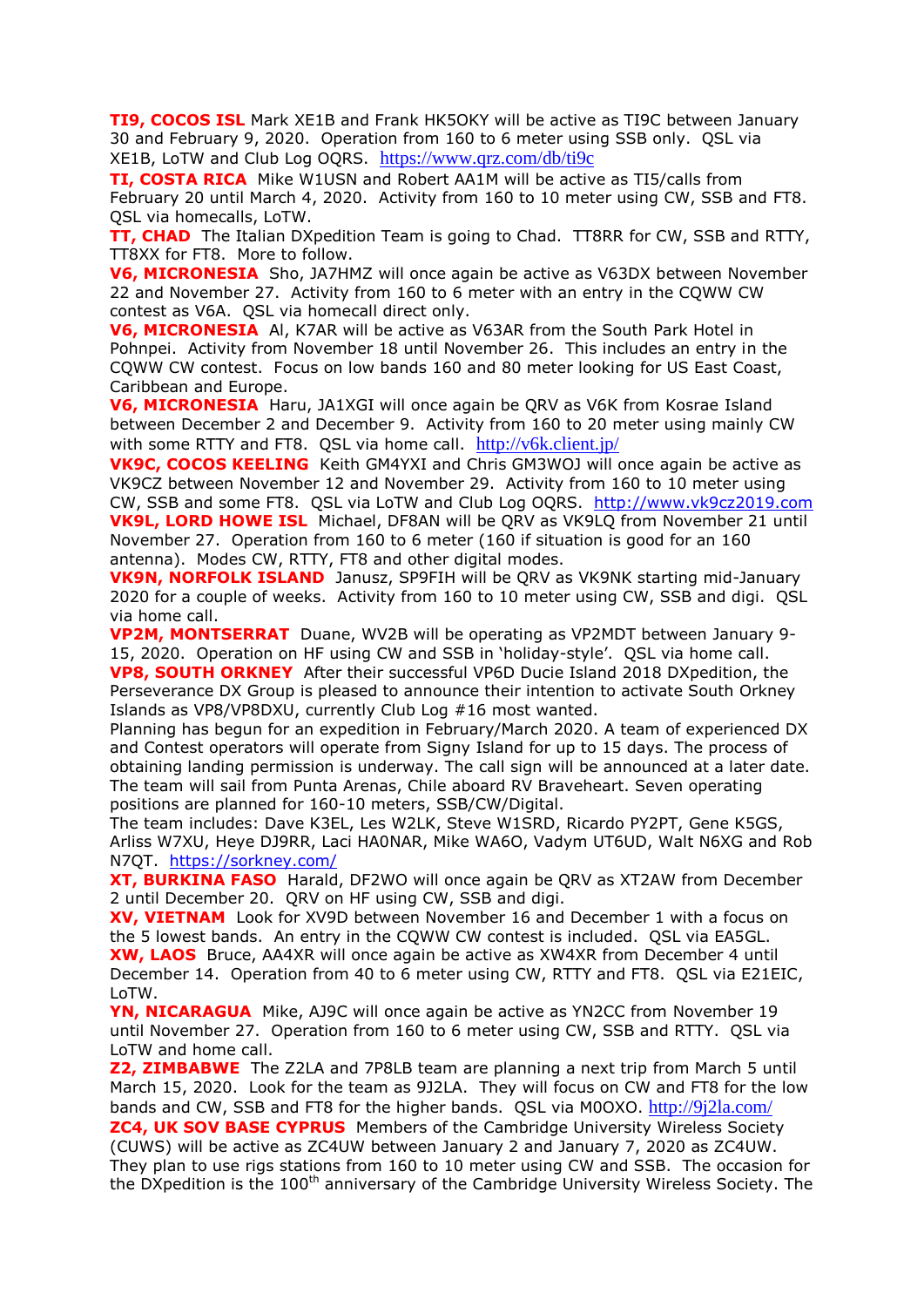team will consist of G3ZAY, M0BLF, M0VFC, G7VJR, M0ZXA, G7SOZ, M0WUT and M0BBB. QSL via Club Log OQRS, LoTW.

**ZD7, ST HELENA** Oliver, W6NV will be QRV as ZD7W during the CQWW CW contest (November 23-24). QSL via LoTW.

**ZF, CAYMAN ISL** Pete, K8PGJ will once again be active as ZF2PG from January 11 until January 19. Operation on HF. QSL via home call, LoTW.

## **Announced IOTA**

*THE NEWCOMERS*

#### **AFRICA**

**AF-045 Goree Isl** A large team will be operating as 6V1A during December 13-15. Operation on HF with 2 stations using CW and SSB.

### **NORTH AMERICA**

**NA-008 Ellesmere Isl** Alex VE1RUS and Pierre VE3TKB will once again be QRV as VY0ERC from the Eureka Amateur Radio Club station between November 9 and December 6. They will operate SSB, CW, FT8 and RTTY mostly on 40 and 20 meter. QSL via M0OXO's OQRS and LoTW.

### **OCEANIA**

**OC-065 Ngarando Isl** Grant KZ1W/H40KT and Rob N7QT/H40TT will be QRV from November 14 until November 26. Operation on HF. QSL via M0URX.

### *THE REMINDERS*

### **AFRICA**

**AF-057 Nosy Ne** Hiro JF1OCQ and Kuni JA8VE will be active as 5R8KU and 5R8KU between November 12 and November 25. Operation on HF using CW, SSB and digi.

#### **NORTH AMERICA**

**NA-211 Tillamook Rock** Permission has been obtained for a DXpedition around November-December. A team with Mike AD5A, Rob N7QT, Alexej NW7M and Yuri N3QQ will be operating from the Rock. There is a fundraiser on Facebook to help cover the transportation costs. More to follow.

<https://www.facebook.com/donate/444710879405793/2710859262274736/> **NA-249 Culebra Isl** The KP3RE team is returning during February 21-23, 2020. QSL via EA5GL.

### **OCEANIA**

**OC-142 Heron Isl** Steve, VK2IAY/4 will be operating between December 2 and December 9. Operation mainly on 20 meter using SSB. QSL via G0UIH.

# **Antarctic Bases**

**Halley VI Base** Between mid-December 2019 and mid-February 2020, Seba SQ1SGB will be active from Halley VI Base as CE9/SQ1SGB on 40 and 20 meter using SSB and digital modes during his spare time.

**Neumayer III Station** Felix, DL5XL will once again be active from Antarctica using callsign DP1POL. Activity is from January-February 2020 on HF bands, mainly in CW when time permits. QSL via DL1ZBO, LoTW.

**Neumayer III Station** Look for Roman, HB9HCF to be active from Neumayer III Station during the upcoming 2020 scientific research season. QRV on satellites and possibly HF bands QSL via DL5EBE.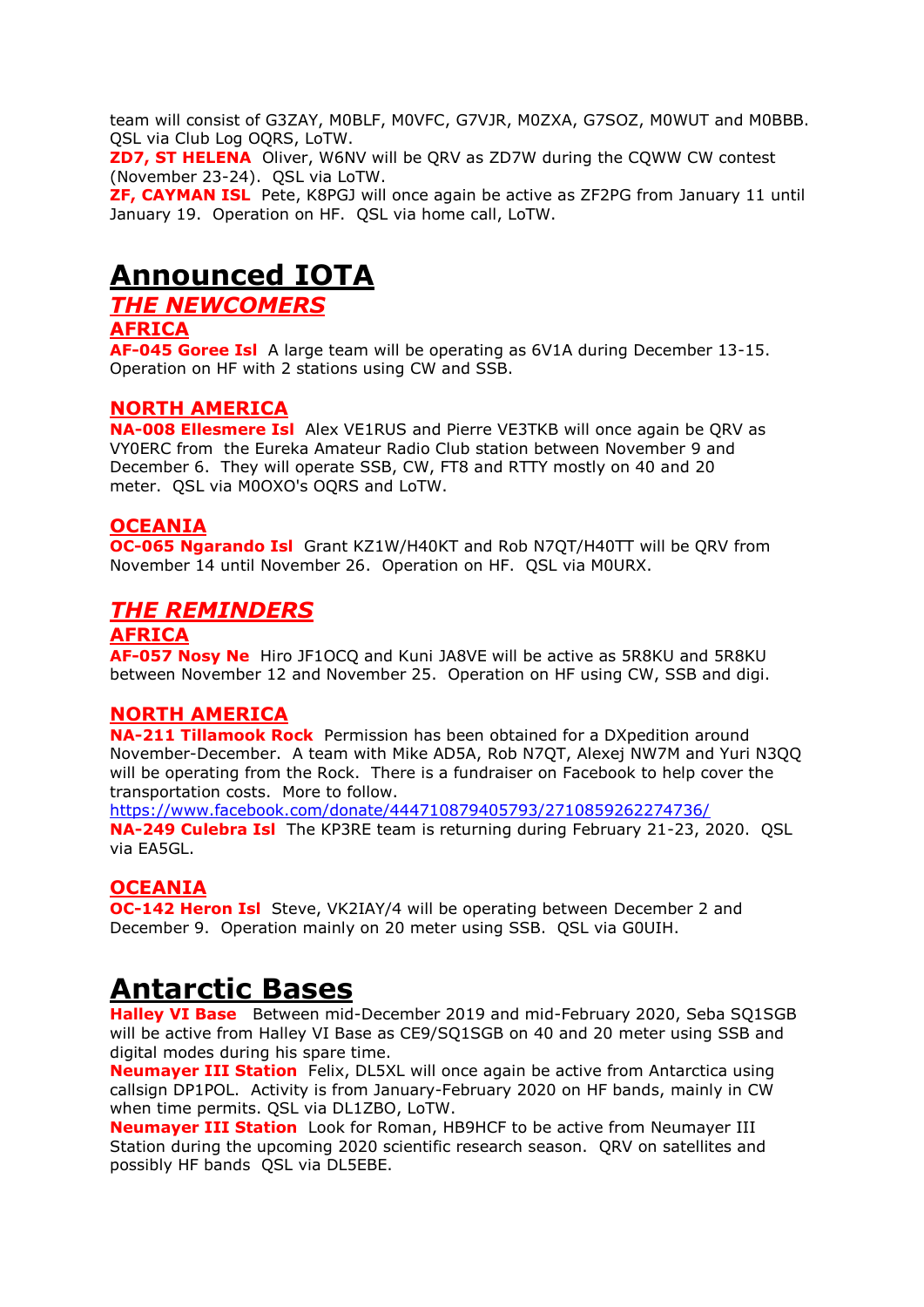**Wolf's Fang Camp** Oleg, UA1PBA is operating when time permits as ZS7ANF. QSL via RK1PWA. <http://www.waponline.it/zs7ant-a-new-antarctic-season-by-oleg-sakharov/>

# **Special calls**

### *THE NEWCOMERS*

**CN, MOROCCO CN44MS** will be active on November 1-12 from Tan-Tan, this to celebrate the 44<sup>th</sup> anniversary of the so-called Marche Verte (Green March). QSL via RW6HS. (TNX 425DX)

**ON, BELGIUM** Celebrating the 18<sup>th</sup> birthday of Princess Elisabeth, Duchess of Brabant and future first-ever queen regnant of the Belgians, special call **OR0YAL** will be active from October 25 until December 25. All QSOs will be confirmed automatically via the bureau; direct cards via Club Log OQRS. Additionally, a large number of special OR18 callsigns (namely OR18AAA, OR18BDX, OR18BXE, OR18DIG,

**OR18DST**, **OR18ERA, OR18GTM, OR18HCC, OR18KTK, OR18LGE, OR18LLV, OR18LUS**, **OR18LVN, OR18MCL, OR18MLB, OR18NBT, OR18NOK, OR18NOL, OR18ONZ**, **OR18OSA, OR18OSB, OR18OST, OR18PHI, OR18RAT, OR18RSX, OR18SNW, OR18TLS, OR18TRA, OR18TRC, OR18TWS, OR18UBA, OR18WLD OR18WRA, OR18WTO** and OR18ZTM) will be operated by club stations, and individual radio amateurs will be allowed to replace their standard prefix ON with special prefix OR during the celebration period. The UBA will offer a number of certificates for working OR0YAL and the OR18 stations. (TNX ON4CAS)

### *THE REMINDERS*

**DL, GERMANY** Look for **DR30FKR** (DOK 30FRK) to celebrate 30 years of friendship between the Russian Komi Republic and the DARC district Ruhrgebiet. QRV until end 2019. QSL via bureau.

**DL, GERMANY DM19LGS** marks the 8<sup>th</sup> State Horticultural Show in

Frankenberg/Saxony during 2019 on HF and 2m/70cm with the special DOK 19LGS. QSL via bureau or via DG0ERS direct.

**DL, GERMANY** The German award hunters group DIG celebrates its 50<sup>th</sup> anniversary as **DR50DIG** (DIG #6477, DOK DIG). QRV until end 2019. QSL via bureau or direct via DH1PAL.

**DL, GERMANY** The special event station **DO600UNI** celebrates the 600<sup>th</sup> anniversary of Rostock University during 2019; special DOK 600UNI until December. QSL via bureau and DL5KVV (d).

**DL, GERMANY DM775FLD** celebrates the founding of the town Friedland 775 years ago during 2019. QSL via bureau.

**DL, GERMANY** The special event calls **DM70GER** and **DL70BRD** celebrate Germany's Septuagennial Jubilee throughout the year. An award will be available as well. QSL for DM70GER via M0SDV direct or Club Log OQRS, DL70BRD via DK1YH direct or bureau, Club Log OQRS.

**DL, GERMANY** The DARC club of Bad Doberan celebrates its 60<sup>th</sup> anniversary as **DM460DA** until end October. Founding fathers in 1959 were Heinz Dittman, DM3XA and Horst Koschay, DM4DA. QSL via DL9GFB, direct or bureau.

**G. ENGLAND** Celebrating the British Amateur Radio Teledata Group's 60<sup>th</sup> anniversary, special call **GB60ATG** is used from the various DXCC Entities in the United Kingdom until end June 2020. QSL via M0OXO. Complete information on the event and the BARTG Diamond Jubilee Award can be found on<http://bartg.org.uk/wp/> (TNX 425DX)

**HB9, SWITZERLAND** During 2019 are the Swiss Amateur Stations allowed to use the prefix **HB90** instead of HB9 and **HB30** instead of HB3. This to celebrate the 90th anniversary of the Union Schweizerischer Kurzwellen Amateure.

**HK, COLOMBIA** The special event stations **J500LDV**, **5J500D**, **5J500L** and **5J500V** commemorate the 500<sup>th</sup> anniversary of Leonardo da Vinci's death, on the air until the end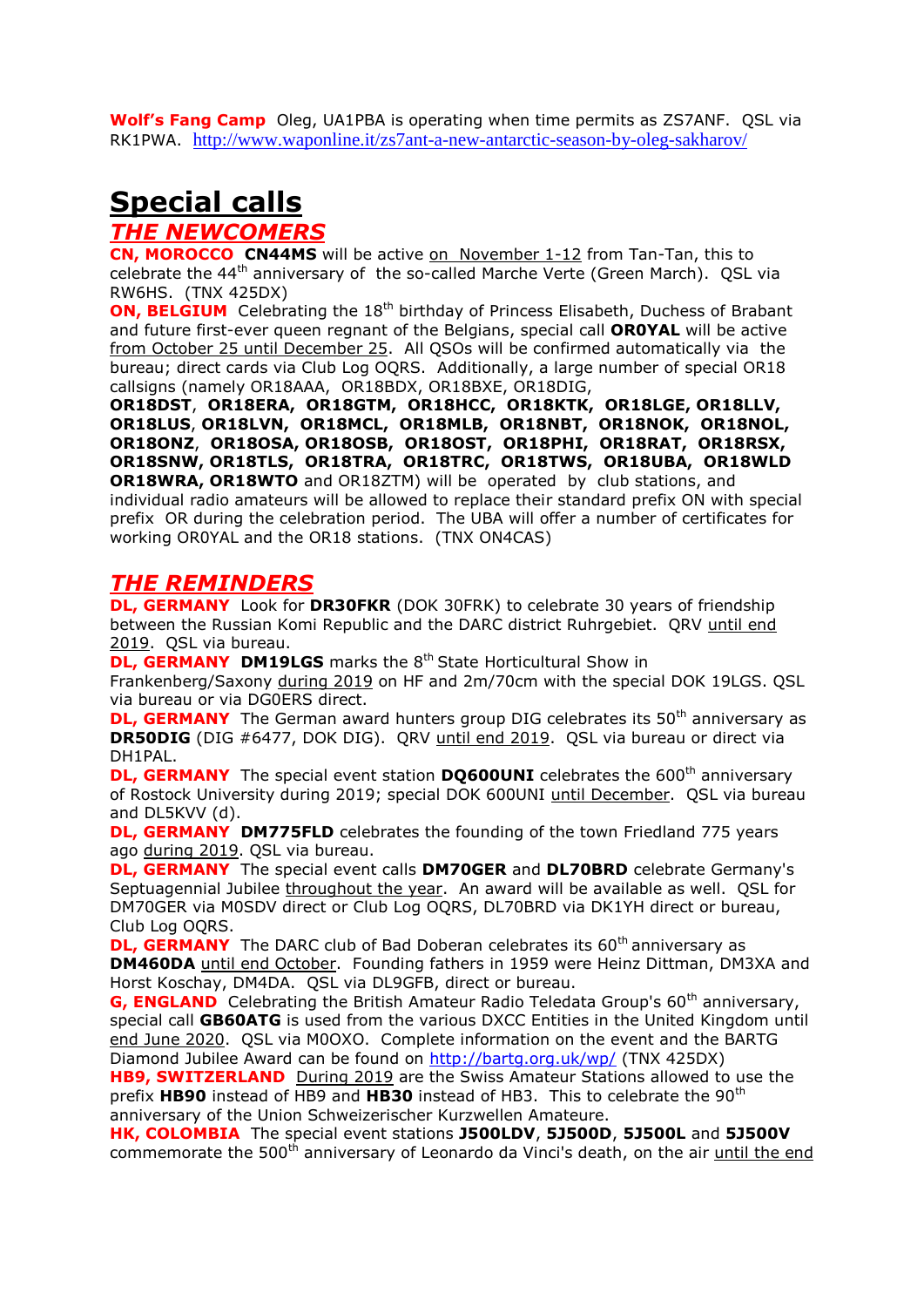of October. QRV from 80 to 10 meter using CW, SSB and digital modes and via satellite. An award programme will be available as well. QSL via HK3VHZ, LoTW. (TNX DXNL) **I, ITALY** ARI Fidenza will use a series of special callsigns throughout 2019 to honour

twelve "Italian pioneers in radio engineering":

**II4MNU** (Ernesto Montu') in October

**II4VAL** (Giancarlo Vallauri) in November

**II4TIB** (Ugo Tiberio) in December.

See<http://www.arifidenza.it/> for complete information on the award. OSL via IO4FE, bureau or direct.

**I, ITALY** Commemorating the 500<sup>th</sup> anniversary of the death of Leonardo da Vinci, ARI Vigevano is active as **IB2LV** until December 2. Leonardo worked in Vigevano for his patron Ludovico Sforza, and special event station IB2LV/p will be activated on 1, 15 and 22 September from sites strongly related to his work there. QSL via I2MYF, bureau or direct. A certificate will be available,<https://www.qrz.com/db/ib2lv>

**I, ITALY** The ARI Fidenza Club (IQ4FE) plans to honour Italian radio pioneers during 2019. In January, **II4CAL** points to Temistocle Calzecchi-Onesti. QSL via IQ4FE. <http://www.arifidenza.it/>

**JA, JAPAN** Members of the Inagi Amateur Radio Club (JR1YEU) are active as **8J130IV** until end  $2019$  to celebrate the  $130<sup>th</sup>$  anniversary of "Inagi Village". QSL via bureau. **LZ, BULGARIA** Once again Radio Club Blagovestnik (LZ1KCP) will use twelve special callsigns throughout 2019 to honour as many different Orthodox saints:

**LZ311HI** (October), **LZ365BM** (November) and **LZ4408SPA** (December). QSL via bureau or direct to P.O. Box 36, 4300 Karlovo, Bulgaria. Details on the "All Saints 2019" award can be found at<http://www.lz1kcp.com/>

**OE, AUSTRIA** The special event station **OE19LAWN** remains active in the context of the Lower Austria State Exhibition until November 11. QRV on HF using SSB and FT8. QSL via OE3IPC, direct or bureau. (TNX 425DX)

**OH, FINLAND** The Finnish section of the International Police Association celebrates its 60th anniversary with the call **OG60IPA** throughout 2019. QSL via OH4MDY.

**OK, CZECH REP** Special call **OL75CARBON** marks the 75<sup>th</sup> anniversary of Operation Carbon, executed during World War II in the Protectorate of Bohemia and Moravia by Czech paratroopers trained in England. Activity until end November. QSL via OK2PXJ. (TNX 425DX)

**PA, THE NETHERLANDS PA75LIMBURG** commemorates the liberation of the province Limburg 75 years ago. QRV until March 2020. QSL via Club Log OQRS, PC8DB direct or bureau. (TNX 425DX).

**PA, THE NETHERLANDS** The Aviodrome Luchtvaart Museum (WW Loc. JO22sk) hosts the special event station **PH100ADL** until end 2019 to commemorate the first commercial flight in the Netherlands 100 years ago. QRV on HF using SSB and CW. QSL via bureau. (TNX DXNL)

**PA, THE NETHERLANDS** Look for **PA350RB** until end October to commemorate the  $350<sup>th</sup>$  anniversary of the death of Rembrandt (1606-1669), the famous Dutch painter and printmaker. QSL via PA2CVD bureau.

**PA, THE NETHERLANDS** The Koninklijke Luchtvaart Maatschappy (KLM) is the world's oldest airline (founded on Oct. 7, 1919) and remains The Netherlands' national airline to this day. The special event station **PH100KLM** celebrates this anniversary until November 30. QSL via PA3DVA bureau. (TNX DXNL)

**PY, BRAZIL** Special call PS36OKT will celebrate the 36<sup>th</sup> edition of the Oktoberfest of Blumenau (9-27 October), the biggest German festival in the Americas. Look for activity on all bands CW, SSB and FT8. QSL via PY2GTA (direct) or PY2AA (bureau). (TNX 425DX)

**SM, SWEDEN** Celebrating its 50<sup>th</sup> anniversary, Sweden's National Society for the Active Visually Impaired (SK5CG) will be active as **SF50CG** throughout 2019. QSL via SM0BYD. **SP, POLAND** Look for **SP60DXC** on all bands and all modes until end 2019. This to celebrate the  $60<sup>th</sup>$  anniversary of the SP DX Club. QSL via Club Log OQRS, LoTW or via SP7DQR.